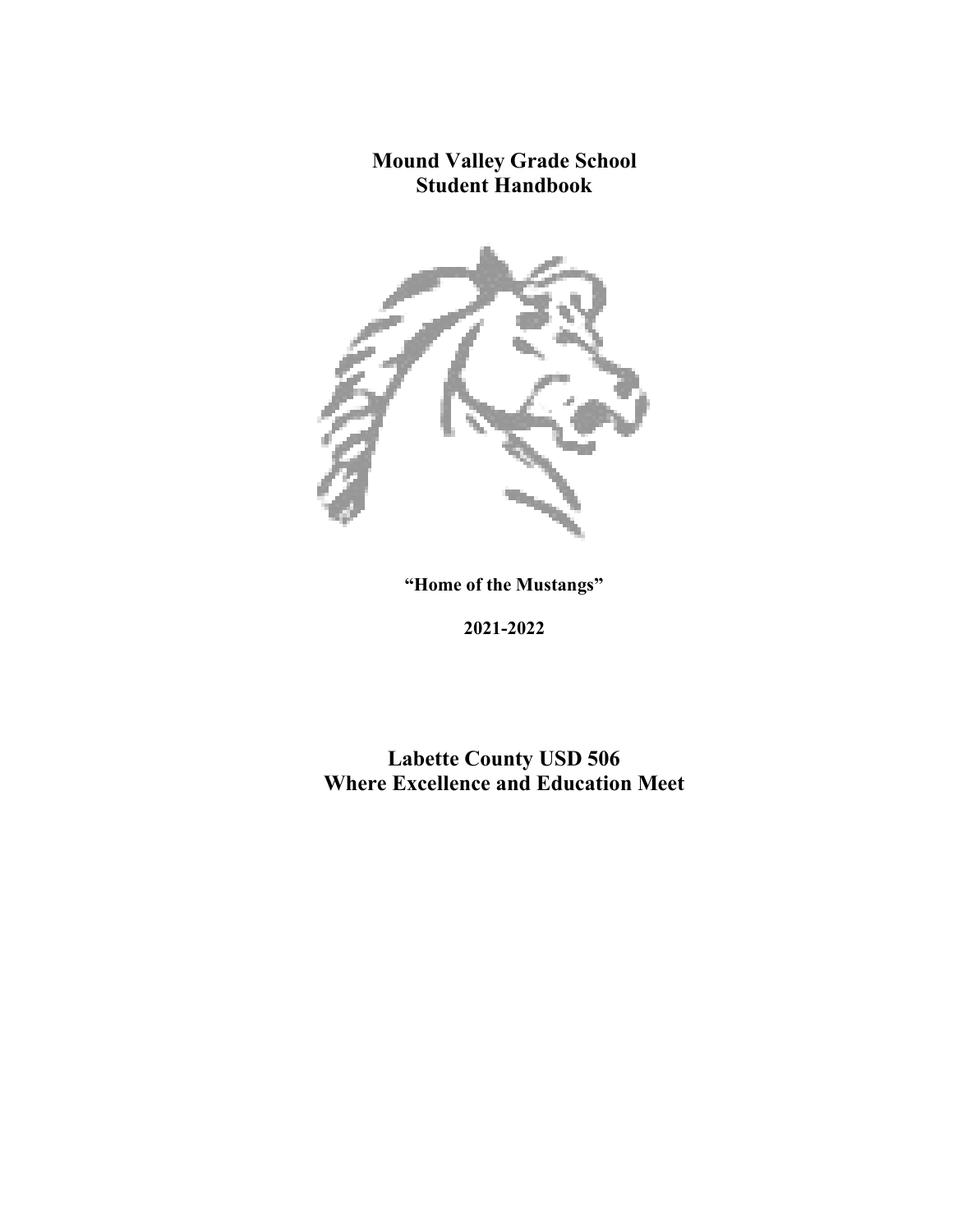#### Welcome to Mound Valley Grade School!

We are proud of our school and the achievements of our students here at Mound Valley Grade School. Your continued support will ensure that our students continue to excel both educationally and socially and provide the most effective learning experience possible for all students.

This handbook is provided to you as a guide and reference of information to assist you in having a greater understanding of the procedures that are practiced, the rules that are followed, and to facilitate a productive and positive year. Even though not all information or situational conditions are noted within, it should serve as a guideline and reference for questions that might arise. Please feel free to contact our office should you have any questions not covered in this book.

Sincerely, Melissa Green, Principal

| Mrs. Melissa Green, Principal |                                                          |  |  |
|-------------------------------|----------------------------------------------------------|--|--|
|                               | Mrs. Jennifer Winters, Secretary                         |  |  |
| Preschool:                    | Mrs. Allison Dollins                                     |  |  |
| Kindergarten:                 | Mrs. June Revell                                         |  |  |
| First Grade:                  | Ms. Pat Brothers                                         |  |  |
| Second Grade:                 | Mrs. Tori Armbruster                                     |  |  |
| Third Grade:                  | Mrs. Barb Edings                                         |  |  |
| Fourth Grade:                 | Mrs. Tammy Hayward                                       |  |  |
| Fifth Grade:                  | Mrs. Kristen Shaw                                        |  |  |
| Sixth Grade:                  | Mrs. Dena Terrell                                        |  |  |
| Seventh Grade:                | Mrs. Rhonda Cole                                         |  |  |
| Eighth Grade:                 | Mrs. Jessica Heit                                        |  |  |
| Sixth-Eight Science:          | Mr. Richard Pierce                                       |  |  |
| Title 1:                      | Mrs. Michelle Traxson                                    |  |  |
| Inclusion:                    | Mrs. Janie Blackburn                                     |  |  |
| Vocal Music/Band:             | Mr. Ryan Elliott                                         |  |  |
| Physical Education:           | Mr. Blake Lacey                                          |  |  |
| Counselor:                    | Mrs. Carrie Agosto                                       |  |  |
| Social Worker:                | Mrs. Carlee Gilley                                       |  |  |
| Cooks:                        | Mrs. Tara Daniels/Mrs. Barbara Whitaker/Mrs. Tracy Shull |  |  |
| Custodians:                   | Mr. Eric Rucker /Mrs. Dena Daniels                       |  |  |
| <b>Bus Drivers:</b>           | Mrs. Lisa Vanderhofe/Mr. Steve Black/Mrs. Brenda Gelwick |  |  |
| School Nurse:                 | Labette Health Dept.                                     |  |  |

# **Mound Valley School Staff**

Notice of Non-Discrimination

The school district of Labette County USD 506 does not discriminate on the basis of race, color, national origin, sex, disability, or age in its programs and activities and provides equal access to the Boy Scouts and other designated youth groups. The following person has been designated to handle inquiries or complaints regarding the nondiscrimination policies, including requests for accommodations or access to District buildings and programs. Complaints in regard to Discrimination

Discrimination against any student or employee on the basis of race, color, national origin, sex, disability, or religion in the admission or access to or treatment in the districts programs or activities is prohibited. The Superintendent of Schools, PO Box 189, Altamont, Kansas 67330-0188, 620-784-5326, has been designated to coordinate compliance with nondiscrimination requirements contained in Title VI of the Civil Rights Act of 1964, Title IX of the Education Amendments of 1972, Section 504 of the Rehabilitation Act of 1973, Age Discrimination Act of 1975, and Americans with Disability Act of 1990. Superintendent of Schools, 401 S High School Street, PO Box 189, Altamont, KS 67330, 620-784-5326, 620-724-6280 (telecommunications device for the deaf), 620-328-3121 (speech impaired), [jwyrick@use506.org](mailto:jwyrick@use506.org)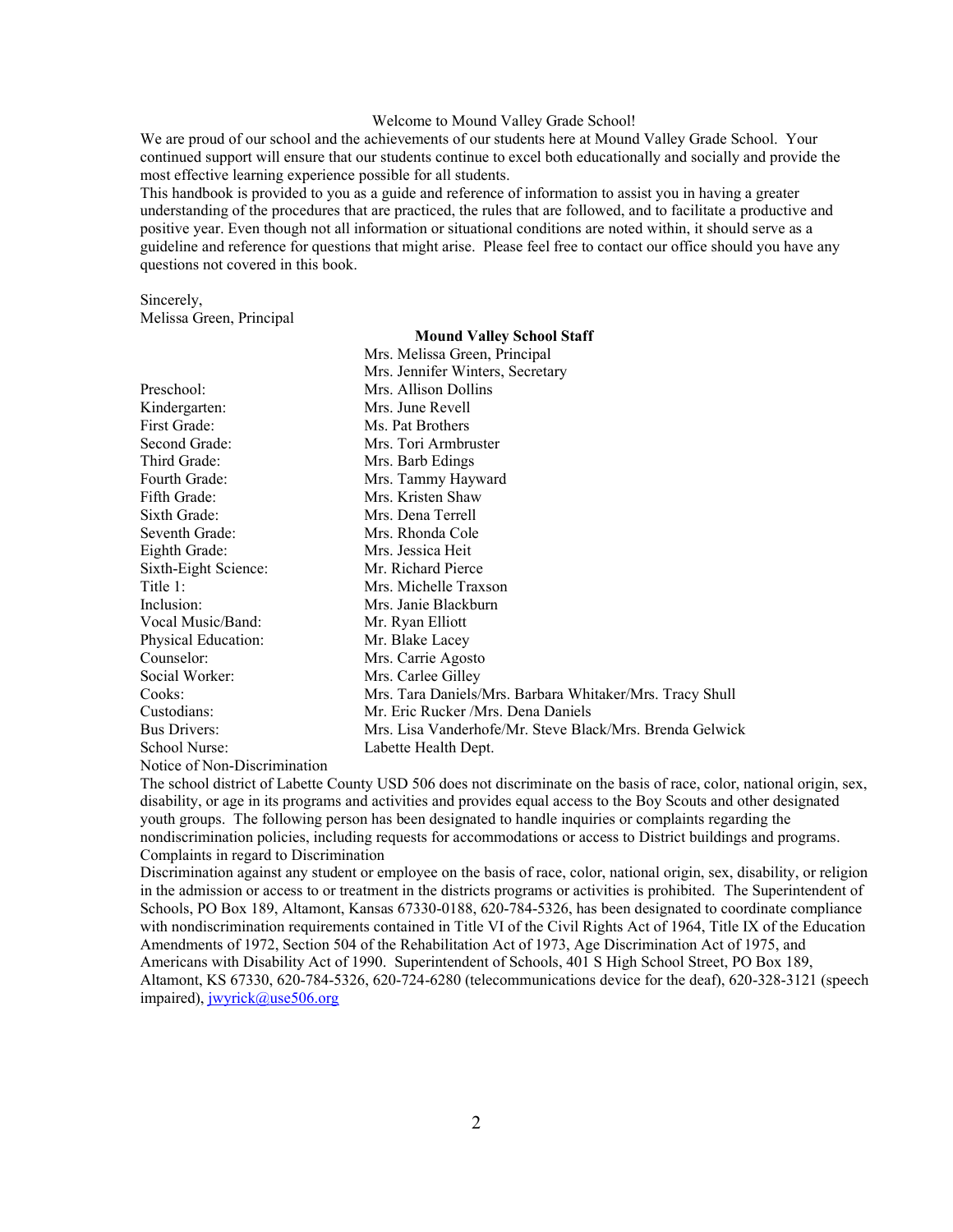# **Mound Valley Grade School Student Handbook**

# **MISSION STATEMENT**

Mound Valley Grade School is committed to providing a safe learning environment where the desires are academic, social, civic, and emotional growth that will last a lifetime.

#### **OUR BELIEFS**

We treat all people with respect.

We do quality work.

We protect our learning environment from interruption.

We assume responsibility for the proper care of our building and its contents.

#### **SCHOOL EXPECTATIONS**

- 1) Be in assigned seats ready to work when class begins.
- 2) Have paper, pencils, books, and completed assignments every day.
- 3) Keep hands, feet and objects to yourself.
- 4) No swearing, cruel teasing, rude gestures or put-downs.
- 5) Follow the directions of individuals in authority.

### **PROCEDURES FOR VIOLATIONS OF OUR SCHOOL EXPECTATIONS**

| <b>Phase I:</b>   | The adult in authority will address concerns with those who do not meet expectations.           |
|-------------------|-------------------------------------------------------------------------------------------------|
| <b>Phase II:</b>  | The adult in authority will contact parents when expectations are not met during phase I.       |
| <b>Phase III:</b> | A conference with the principal, the adult in authority, and the student will be scheduled when |
|                   | expectations are not met during phase II.                                                       |
| <b>Phase IV:</b>  | A conference with the parent(s), principal, staff member and student will be scheduled when     |
|                   | expectations are not met under phase III.                                                       |
| <b>Phase V:</b>   | The principal will take the necessary action deemed appropriate to resolve non-compliance with  |
|                   | expectations                                                                                    |

Plans of action will be implemented at each phase.

SEVERE CLAUSE: Serious violations and offenses will be dealt with accordingly. Fighting, Sexual Harassment, Bullying, Property Damage, etc. will be dealt with immediately by the school principal.

# **ENROLLMENT**

Children entering Kindergarten are required by law to be at least five years old on or before August 31 for the school year in which they are enrolling. A Kindergarten Clinic is held each spring to do a pre-assessment and a preliminary enrollment. Parents must bring the child's Social Security card, birth certificate, and immunization records in order to enroll the child.

Students transferring to USD 506 elementary schools should bring proof of residence and a valid birth certificate. Fees should be paid at the time of enrollment. Students requesting out-of-district or out-of-attendance center enrollment should make application to the school requested or to the USD 506 district office. Requests must be approved by the Superintendent and will be granted based on space per building, past student attendance, and the good standing of the student.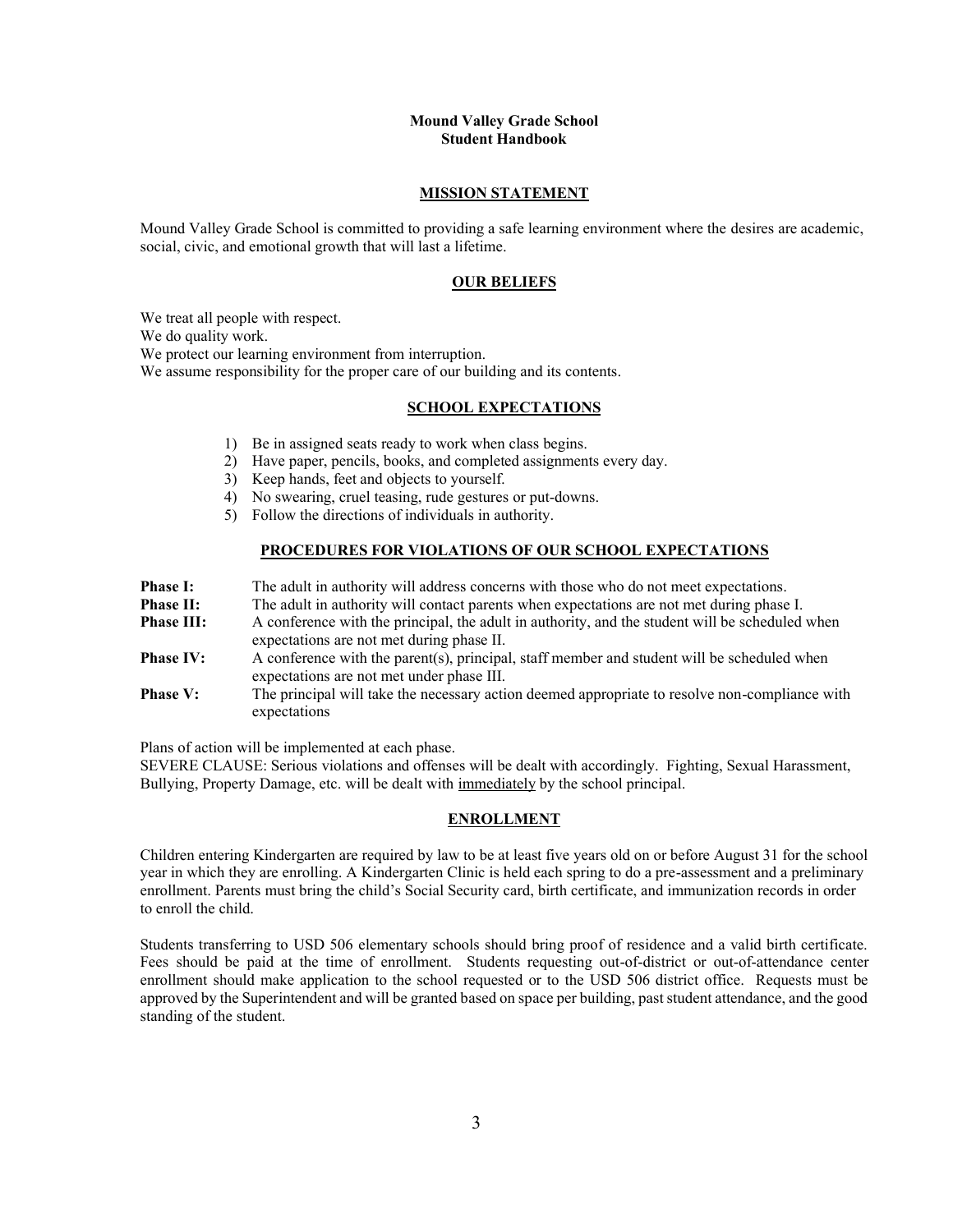# **MEDICATIONS**

In accordance with Kansas State Law, parents may come to school to administer medication or must have a written document with specific directions for the medication's use. This form is available in the office. **All medication must be in its original container or it cannot be dispensed. All medication will be kept in the office.** First doses of all medication will not be given at school. Herbal medications will not be administered at school. Medications should not be transported on the bus. In compliance with Kansas Statute 72-5209, all students must provide proof of a physical assessment; which assessment shall have been conducted within 12 months of school entry by a licensed nurse, or a physician, or by a person acting under the direction of a physician and immunizations at the time of enrollment. Every pupil enrolled in any school for the first time in this state, and each child enrolled for the first time in a preschool or day care program operated by a school, prior to admission to and attendance at school, shall present to the school certification from a physician or local health department that the pupil has received such assessment and immunizations. Pupils who have not completed the required immunizations may enroll or remain enrolled while completing the required immunizations if a physician or local health department certifies that the pupil has received the most recent appropriate immunizations in all required series. Failure to timely complete all required series by the fourth Friday in the month of September of every school year shall be deemed non-compliant. \*Varicella (chickenpox) vaccine is not required if child has had chickenpox disease AND disease is documented by a physician signature. Without a physician signature, vaccine is required even if you believe your child has had chickenpox disease.

\*\* All students entering grades  $7<sup>th</sup>$  grade (11-12 yrs) are required to have a Tdap vaccine booster and a Meningococcal (A,C,W,Y) vaccine **prior** to starting school.

\*\* Students entering Kindergarten and  $1<sup>st</sup>$  grade are required to have two doses of Hepatitis A vaccine. (Doses should be given 6 months apart – if doses are given prior to enrollment  $2<sup>nd</sup>$  dose will follow in 6 months.

\*Physicals are required for all pre-kindergarteners, and any child 9 and under, entering our school district for the first time.

# **Office of the School Nurse USD 506 Guidelines "When Your Child ls Sick"**

When your children are sick it is sometimes difficult to know when to keep them home and when to send them to school. Below are some guidelines for when a child should be kept home.

# • **FEVER:**

- o All children should be kept home from school with a temperature of 99.5 degrees or above and a headache, sore throat, nausea, coughing, sneezing, or any other flu-like symptoms.
- o A child with a temperature of 100 degrees or above should be kept home even if they have no other symptoms.
- $\circ$  A child should remain home until they have had a normal temperature for 24 hours without the use of Tylenol, Motrin, Advil, etc.

# • **VOMITING:**

o A child should not be sent to school until vomiting has been absent for at least 24 hours. If a child vomits at school, a parent or alternate contact will be called to pick the child up from school.

# • **DIARRHEA:**

- o A child should not be sent to school until diarrhea has been absent for at least 24 hours.
- **COUGHING/SNEEZING/RUNNY NOSE:**
	- If a child has any of these symptoms that have disrupted the previous night's sleep, the child should stay home until the symptoms are no longer disruptive. Green or yellow drainage from the nose can be a sign of infection. If a child has this type of drainage, please make an appointment to see a medical provider.

# • **STREP THROAT/BACIERIAI INFECTION:**

- If a child has strep throat or any type of bacterial infection, the child should be kept at home until 24 hours after the first dose of the antibiotic has been taken by the child.
- **MEDICATIONS:**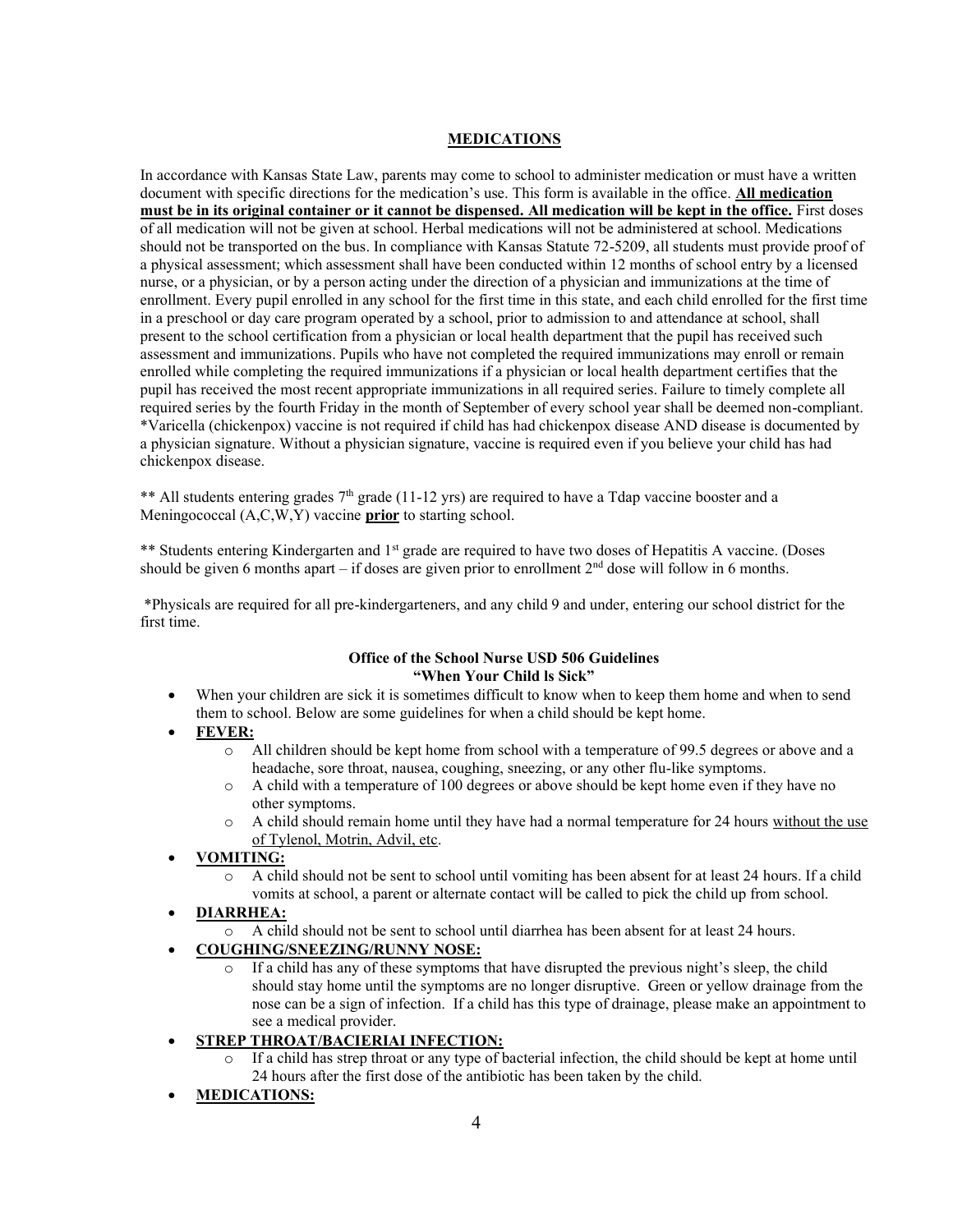$\circ$  It is best for a child to receive medications at home if at all possible. In the event that a medication must be given at school, a medication administration permission form must be filled out and signed by the parent. Medication {both prescription and over the counter) must be brought to the school in the original container with the label intact. If the medication is a prescription, the pharmacy label must be in place. No medication will be accepted in any other type of container. parents must provide any medications to be given to their child. No stock medication will be provided by the school. All medications brought to the school will be verified by school staff.

# • **SELF-CARRY MEDICATIONS:**

If a child needs to carry medication on their person (an inhaler, epi-pen, or diabetic supplies), a self-carry medication administration form must be filled out, signed by the parent, and on file in the office.

# Dear Parents,

Below are requirements for all new and returning students who will be enrolled in the USD 506 School District for the 2021-22 school year. **Parents please note that there will be new required vaccines, for certain grades, for this next school year (2021-22).**

# All students (returning & new) must have the following:

- An **up-to-date** immunization record on file or provided **prior to starting school**
- Students who will be entering the 7<sup>th</sup> grade (11-12 yrs) are required to have a Tdap vaccine booster and a Meningococcal (A,C,W,Y) vaccine prior to starting school. 8<sup>*the grade students who*</sup> **did not get a Meningococcal (A,C,W,Y) vaccine in 7th grade will need this vaccine**
- Students who will be entering **Preschool, and Kindergarten thru 4th Grade** are required to have two doses of Hepatitis A vaccine. (Doses should be given 6 months apart-if 1<sup>\*</sup> dose is given prior to enrollment  $2<sup>nd</sup>$  dose will follow in 6 months).
- Students entering the **11th Grade (16-18 yrs)** are required to have one dose of Meningococcal (A,C,W,Y) vaccine **prior to starting school. 12**<sup>*th*</sup> **grade students will need this vaccine if not given in the 11th grade or after they turned 16 yrs. old**
- Medical exemption from vaccines **must** be updated **yearly** by your health care provider and provided to the school

All new students must have the following:

• KS State Law (KS 72-5214) requires all students 8 years of age and younger, entering a Kansas School for the first time, **MUST** provide written proof of physical exam being completed within the last 12 month of school entry. Parents are encouraged to schedule appointments promptly.

Students are **required** to have up-to-date copies of immunization and/or health assessment to the school no later than September 30, 2021. *If we do not receive proof of immunization and/or health assessment by this date your child will be sent home from school October 4, 2021.*

These services can be obtained at your health care provider's office or your local health department. To receive vaccinations at the health department your child will have to meet VFC (Vaccine for Children) Program eligibility requirements. If vaccines are obtained before the age of 19 years of age your child could be eligible to receive a lower cost of vaccines through the VFC program (after age 19 yrs vaccine cost will be higher). For information on VFC eligibility, clinic hours, or to schedule an appointment contact the health department at 620-421-4350. Thank you for your cooperation.

Sincerely,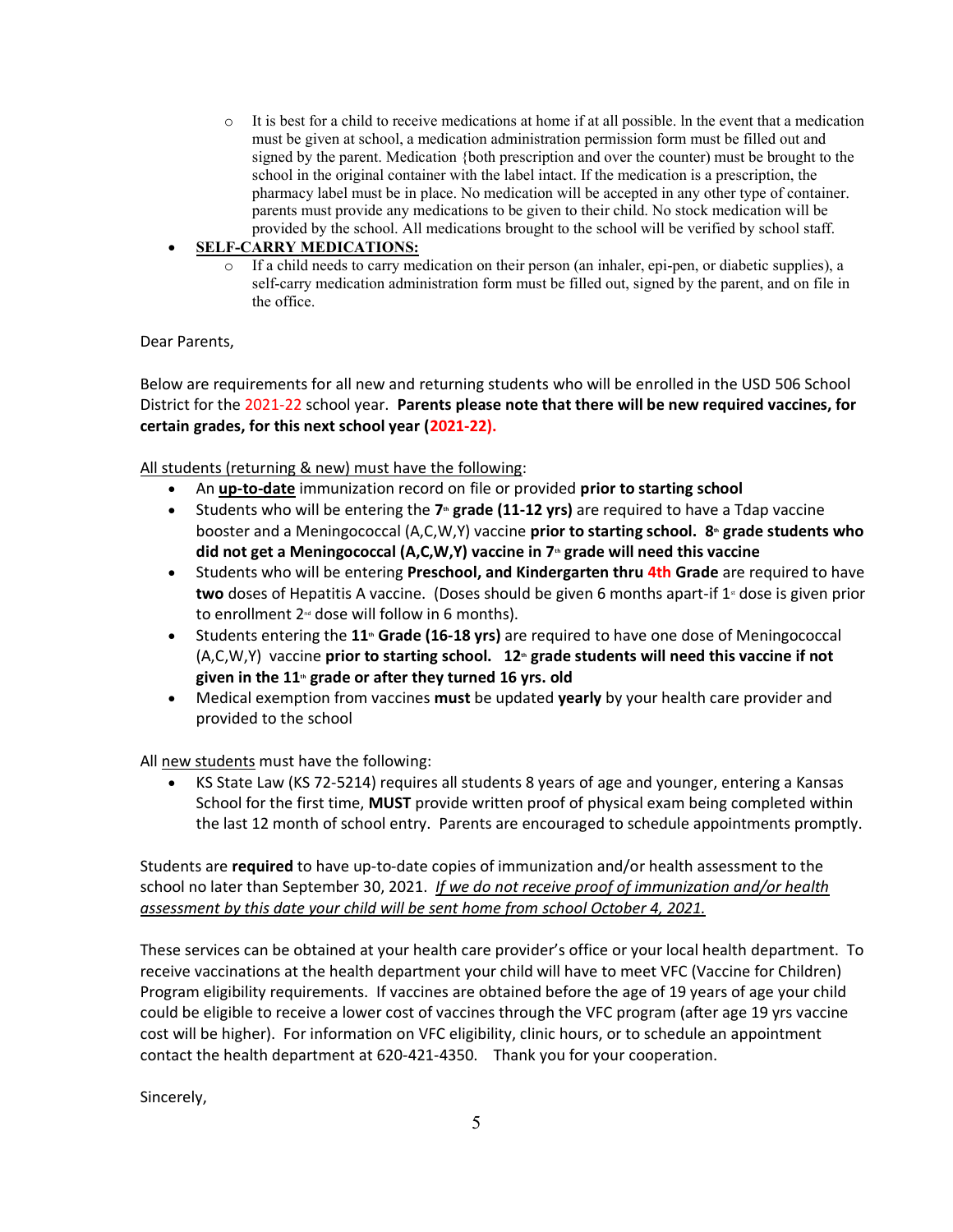# USD 506 School Nurses

# **ATTENDANCE**

Regular attendance is extremely important to the educational development of our students. We believe that the major responsibility for regular attendance lies with the parents and the student.

When a student is absent, a parent or guardian must call the school within 24 hours of the absence. The school will attempt to contact a parent to determine the reason for the absence. If a telephone is not available, the school will accept a signed note from the parent or guardian when the student returns to school. If a telephone call or note is not received from the parent or guardian within 24 hours, the absence will be recorded as unexcused.

**Excused Absences:** The principal shall determine whether an absence is excused or unexcused. Absences for the following reasons will be administratively approved:

- 1) Illness with a parent's verification
- 2) School sponsored activities
- 3) Weather conditions so severe that it is impossible for the student to attend
- 4) Prior approved absences between the principal and parents for funerals and family business.

**Unexcused Absences:** All absences that do not fall in the categories of the excused absences listed above shall be unexcused. In addition, leaving school when school is in session without the principal's permission shall be deemed an unexcused absence. After ten absences, ALL absences will be recorded as unexcused unless accompanied by a doctor's note.

**Truancy:** Truancy is defined as any three consecutive unexcused absences, any five unexcused absences in a semester or seven unexcused absences in a school year, whichever comes first.

# **ARRIVAL AT SCHOOL**

Prompt arrival at school is expected for all students. Students may enter the building at 7:40 a.m. Those students eating breakfast go through the breakfast line. Those students not eating breakfast go directly to the gym. Students eating breakfast will report to the gym after eating. All students will be dismissed to class from the gym. Students will be marked tardy beginning at 8:00 a.m.

## **TARDINESS**

Any student missing up to an hour, at any time during the school day, is considered tardy. Students missing an hour or more during the school day will be considered absent. Students arriving late or leaving early must check in and out with the office. There is a sign in/out sheet in the office for parents to sign for children entering school late or leaving early. **Three unexcused tardy will be converted and recorded as one unexcused absence.**

# **LOITERING AFTER SCHOOL**

Unless students are in a supervised program they are to leave the school grounds directly after school is out. We ask parents support in arranging prompt pick-up after school for those not walking or riding a bus home. Any student waiting to be picked up is to remain on the front steps. The playground is off-limits until after 4:00 p.m. for all students.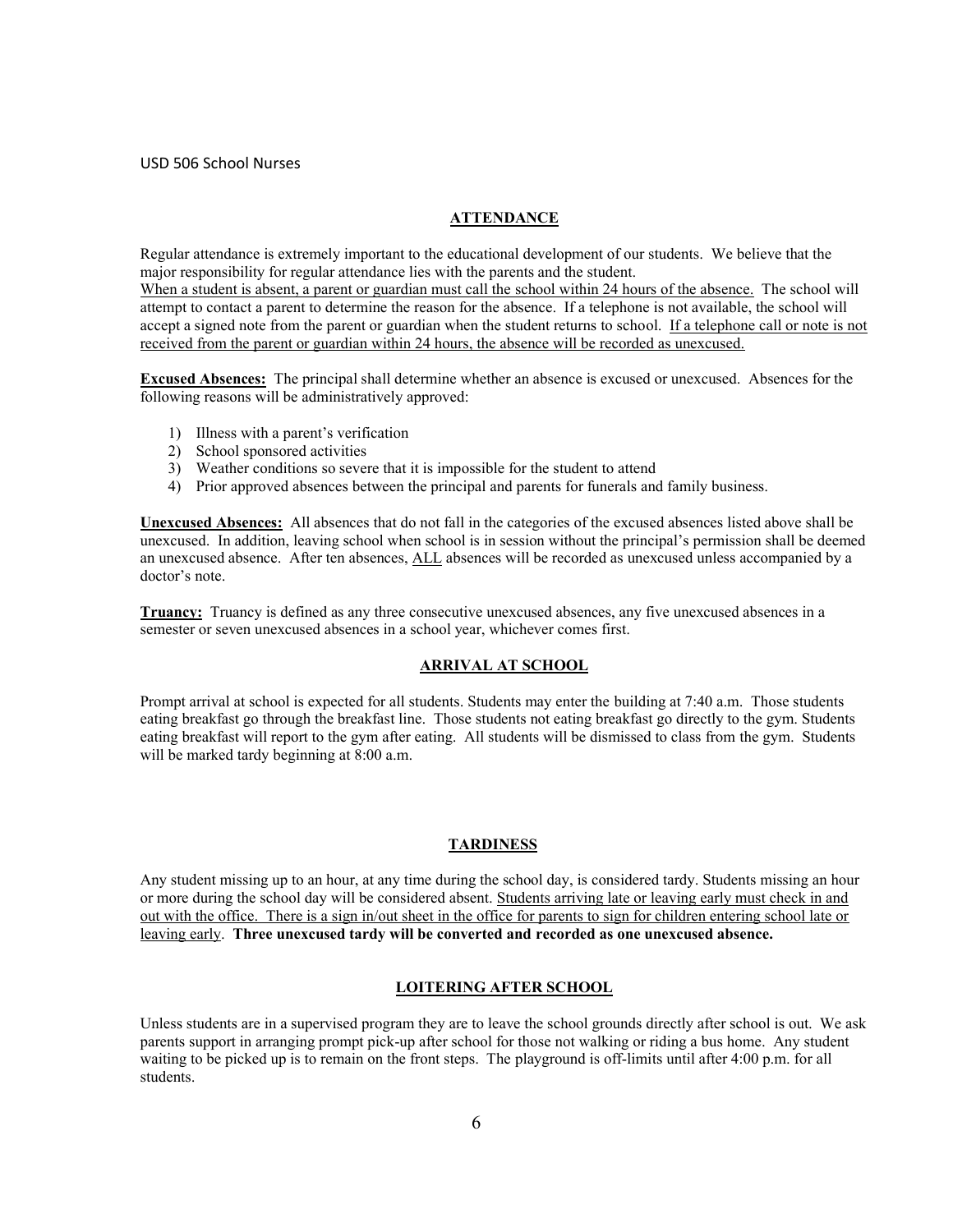#### **BUS INFORMATION**

Our bus drivers receive extensive training at the district bus garage before they are employed to drive a USD 506 bus. All of our bus drivers hold a CDL driver's license, attend monthly safety meetings, and keep current certification in first aid and defensive driving. We conduct two bus evacuation drills with all of our students each school year.

The bus your child rides will seldom change during their years of attendance in our school. You will be contacted in advance if alterations to established routes need to be made. Please notify your bus driver if your child will not be riding the bus on a given day. If space allows, your child may ride home with another student if both students have a note from their parents indicating that they have parental permission to do so.

The pick-up and delivery times will seldom vary from day to day, therefore, students need to be waiting at their stop each day before the bus arrives. Animals, insects, fowls, etc. may not be transported on the bus. Glass containers such as bottles and jars, balloons, sticks or any object that may be unsafe or create a driving hazard are not permitted on the bus. Food, drink and gum may not be consumed on the bus, except at the discretion of school staff.

We will not alter our bus routes to accommodate out of attendance center or out of district students. Those students will need to meet the bus on the established route.

# **SCHOOL BUS RULES**

1. The driver is in charge of the students and the bus. Students must obey the driver promptly and cheerfully.

2. Each student must be provided a seat. After the passenger load is lightened a student may change seats if permission is first obtained from the driver and if the bus is not in motion.

3. Students must be on time. The bus cannot wait for those who are tardy. Students must walk on the far-left side of the road facing traffic when going to the bus stop.

4. Students must never stand in the roadway while waiting for the bus. All students must wait for the bus off the traveled portion of the road. Students should wait in an orderly manner and never push a fellow student.

5. Unnecessary conversation with the driver is prohibited. Do not talk loudly or distract the driver's attention. Remember, your safety is in the driver's hands.

6. Outside of the ordinary conversation, classroom conduct is observed.

7. Students must not throw waste paper or anything on the bus. Help keep your bus clean, safe and sanitary at all times.

8. Students must not at any time extend arms, legs, or head out of the bus window.

9. Students must not try to get on or off the bus or move about within the bus while it is in motion.

10. When leaving, students must observe directions of the driver. If you cross the road, do so in front of the bus after making sure the highway is clear and the driver has given you the signal that it is safe to cross.

11. Any damage to the bus is to be reported to the driver at once.

12. Students should get on and off the bus promptly, without stopping to visit.

13. Animals, insects, fowl, etc. shall not be transported in the bus.

14. Glass containers such as bottles and jars are not permitted on the bus.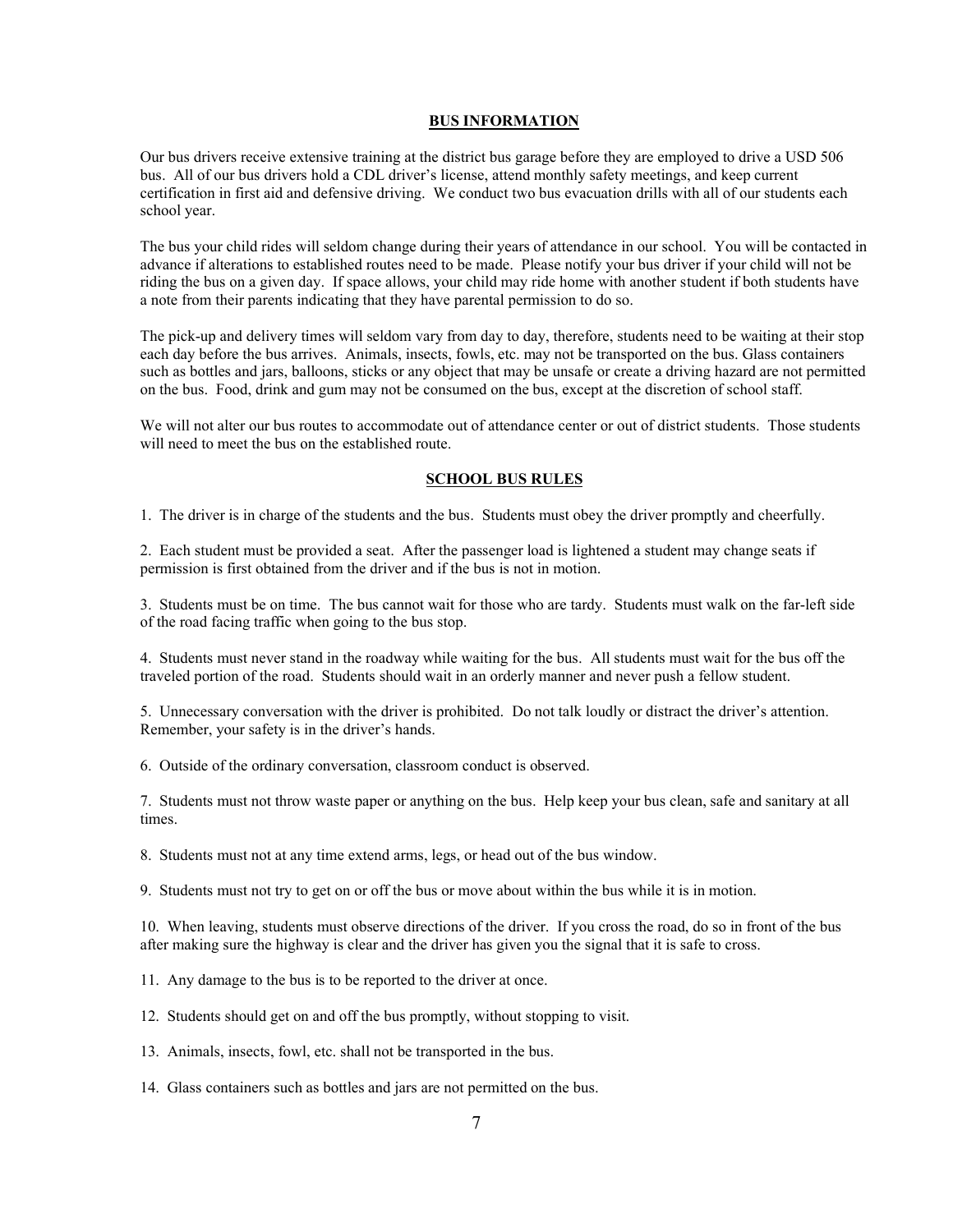15. Students are to be completely quiet when the bus stops at railroad crossings and remain quiet until the bus begins to move again.

# VIOLATION OF THESE RULES, MAY RESULT IN THE STUDENT BEING DENIED THE PRIVILEGE OF RIDING THE BUS.

# **INCLEMENT WEATHER SCHOOL CLOSING**

In the event of inclement weather or mechanical breakdown, school may be closed. The same conditions may also necessitate early dismissal. These events will be announced on the following radio/TV stations: KOAM-TV (channel 7) KODE-TV (channel 12)

KKOW Radio (96.9) KGGF Radio (690 AM) KLKC Radio (93.5 FM) KOBC Radio (90.7 FM).

#### **DAILY SCHEDULE**

- 7:40 Doors Opened/Students report to Breakfast or the gym.
- 7:55 Breakfast completed/Students report to the gym
- 8:00 Students are dismissed by class to their classrooms
- 11:10 Begin Lunch
- 3:10 Bus students dismissed
- 3:15 Town students dismissed
- $3:15-4:15$  After School Study Hall for  $6<sup>th</sup>-8<sup>th</sup>$  grade

#### **HAZING/HARASSMENT/INTIMIDATION/BULLYING/MENACING**

The board has a set high priority on zero tolerance for bullying behavior at all levels of the organization. This means no tolerance for students bullying students, no tolerance for staff bullying students, and no tolerance for staff bullying staff. The board has adopted policy GAACB /JGECB.

"Hazing/Harassment/Intimidation/Bullying/Menacing" to establish an expectation district-wide. The policy states, "Students whose behavior is found to be in violation of this policy will be subject to discipline, up to and including expulsion."

# **SCHOOL VISITS**

Parents and adult visitors are always welcome to visit in our school. Please arrange your visits in advance if you would like to visit with a teacher. Please report to the office when you arrive for a visit. Children not enrolled in our school may not visit nor attend class with a child enrolled in our school.

#### **LUNCH & BREAKFAST**

USD 506 elementary schools are com-mitted to providing students with a nutritious, enjoyable hot meal. Those parents desiring to do so may apply for free or reduced breakfasts and lunches. Applications are available at enrollment or anytime during the year in the school office. If students choose to bring sack lunches, they are welcome to do so. There will not be facilities provided for sack lunches to be kept cool at school. They may purchase milk if they desire. Parents/Guardians are welcome to come eat with your child for special occasions. We ask that you come no more than once a month per child. You may have siblings sit with you but not other children.

All students will follow the lunchroom rules to ensure a safe and orderly environment.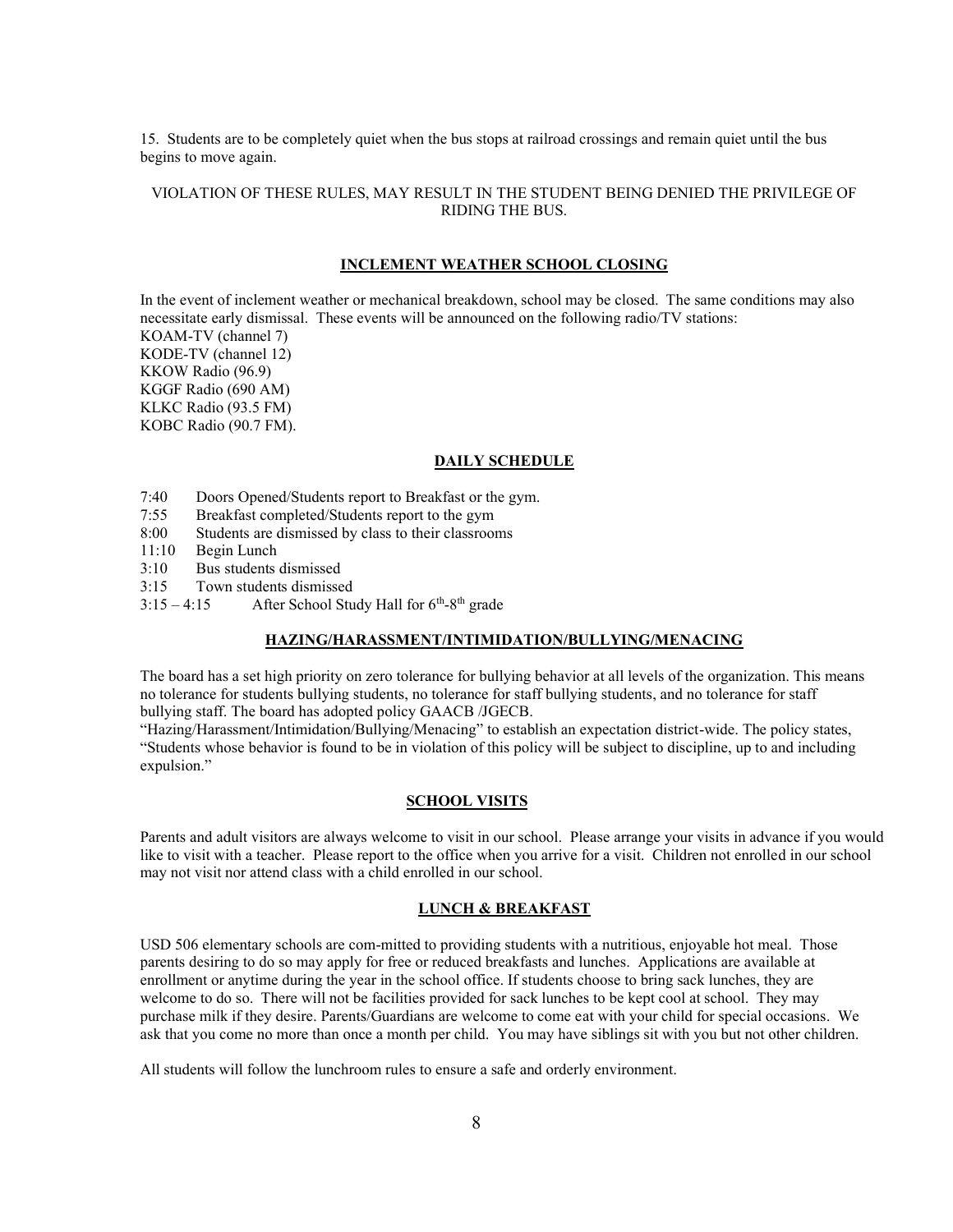- Unruly behavior, such as excessive talking, horseplay, throwing food, etc. will not be allowed.
- Students will not be allowed to trade food.
- Students must obey the lunchroom supervisors—failure to do so will result in a loss of privileges.

# **DRESS CODE**

A student's appearance should not disrupt the normal proceedings of the school, nor interfere with the health, safety, or welfare of any individual. Apparel and clothing containing printed or visual messages inappropriate in a school setting will not be worn. Hats, bandanas or caps will not be worn in the building. Cutoffs, beach apparel, bicycle shorts, see-through clothing, bare midriffs, or tank tops and spaghetti strap blouses are unacceptable. All waistbands of shorts, pants, or skirts will be worn at the waistline or above. Dresses and shorts will be mid-thigh length or longer. Any manner of dress or hairstyle/color that the principal deems to be detrimental to the learning process will not be allowed. The principal shall act as "arbiter of good taste" in referrals from staff members on questions of improper attire.

# **HOMEWORK**

All students are expected to complete assignments on time. Students are responsible for being prepared to work when they come to class. Preparation includes all materials that are needed to successfully do their assignments. Homework is typically school assignments that were not completed during class time during the school day. Students are expected to have assignments completed and submitted to the teacher on time. In the event of an absence from school, it is the responsibility of the student to get the missed assignments from his teacher or a responsible classmate. We allow one day per day of absence plus one additional day to complete missed assignments. You may call the office to make arrangements for getting assignments on the day of your child's absence.

#### **GRADING SCALE**

K-2 grades: a various system of letter grades, plus & minus marks, and S (satisfactory) and U (unsatisfactory) marks 3-8 grades:

| $100 A+$ |       | 79-78     | $C+$          |
|----------|-------|-----------|---------------|
| 99-93    | A     | 77-73     | $\mathcal{C}$ |
| 92-90    | $A -$ | $72 - 70$ | $C-$          |
| 89-88    | $B+$  | 69-68     | $\rm D+$      |
| 87-83    | B     | 67-63     | D             |
| 82-80    | В-    | 62-60     | D-            |
| 79-78    | C     | 59 >      | $\mathbf{F}$  |

\*Teachers will notify students when assignments are due. Our teachers will grade the work submitted, even if the assignment is incomplete.

**•** A mandatory study hall until 4:15 pm after school will be required for any 6<sup>th</sup>-8<sup>th</sup> grader who drops **his/her grade to 2 "D's" or one or more "F's".**

# **PROMOTION, RETENTION, AND FAILURE TO MEET REQUIREMENTS**

The final decision to promote or retain a student shall rest with the principal after receiving information from parents /guardians, teachers and other appropriate school personnel.

## **SIT**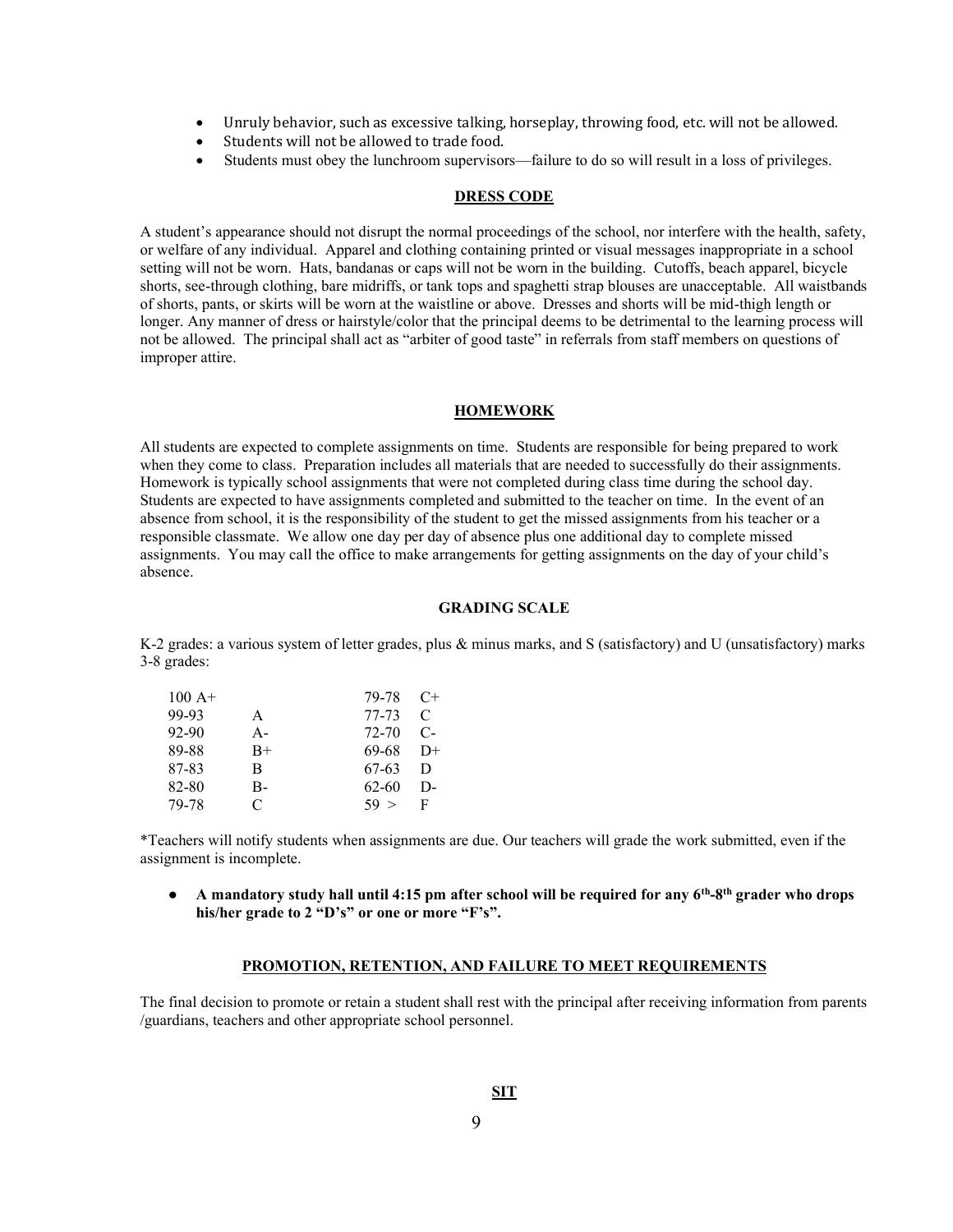Student Improvement Team is a group of teachers, the building principal, and individual students' parents that meet on a regular basis to explore strategies and interventions to help students that are having difficulty learning or following school rules and expectations.

Referral to SIT can be made by teachers or parents.

## **TELEPHONE CALLS**

1. Students will be allowed to use the telephone only in the event of an emergency. Cell Phones are not to be turned on during any part of the school day (this includes anytime you are riding the bus). Cell phones that are out during the school day or school activities will be considered a nuisance and will be confiscated. **The taking of pictures is not allowed as per the Acceptable Use Policy (AUP). Electronic devices are not allowed on the playground during school hours unless the principal gives prior approval.**

#### **STUDENT PERSONAL BELONGINGS**

Each student's personal possessions, including workbooks, school supplies, articles of clothing, toys, athletic equipment, and other personal possessions should be plainly marked with the child's name. Any personal electronic device such as (cd player, iPod, MP3 player, and any other electronic device is not to be turned on during any part of the school day {this includes anytime you are riding the bus}), except at the discretion of the school staff. The school will not be held responsible for any broken, lost, or stolen articles that the child brings from home. The taking of pictures with any personal electronic device is not allowed as per the Acceptable Use Policy (AUP).

# **LEARNING TRIPS**

Parents will be informed of all learning trips in advance of the trip. Students must have a signed permission slip to attend. Program and parade practices at LCHS are listed in the school and/or district calendars. Permission slips are not required for these events.

# **TORNADO, FIRE, AND CRISIS DRILLS**

Visual charts for procedures are posted in each room. Fire drills are monthly, tornado drills three times a year, and bus/crisis drills twice times a year.

## **OUT OF DISTRICT AND OUT OF ATTENDANCE CENTER APPLICATIONS**

Students who do not live in the Mound Valley Grade School attendance center area may apply for out of district or out of attendance center status. Applications are available in the office and must be made yearly. Acceptance is based, primarily upon the size of the class where application is made. The school principal will conduct a background check on new students applying in first through eighth grades. The school principal will recommend only students in good standing regarding academics, attendance, and behavior for approval by the Superintendent of Schools. Out of attendance center students and out of district students who have older siblings already in attendance at Bartlett will be accorded priority status over new out of district applications.

# **ATHLETICS & ACTIVITIES**

Mound Valley activities include: volleyball, football, basketball, track, band, vocal, yearbook, Gen Y and cheerleading, wrestling, quiz bowl. Parents be advised that participating in an activity requires a serious time commitment and that students are not given any extra time to complete regular classroom academic assignments.

# **A student missing any part of the school day due to illness or unexcused absence will not be eligible to participate in that day's activities.**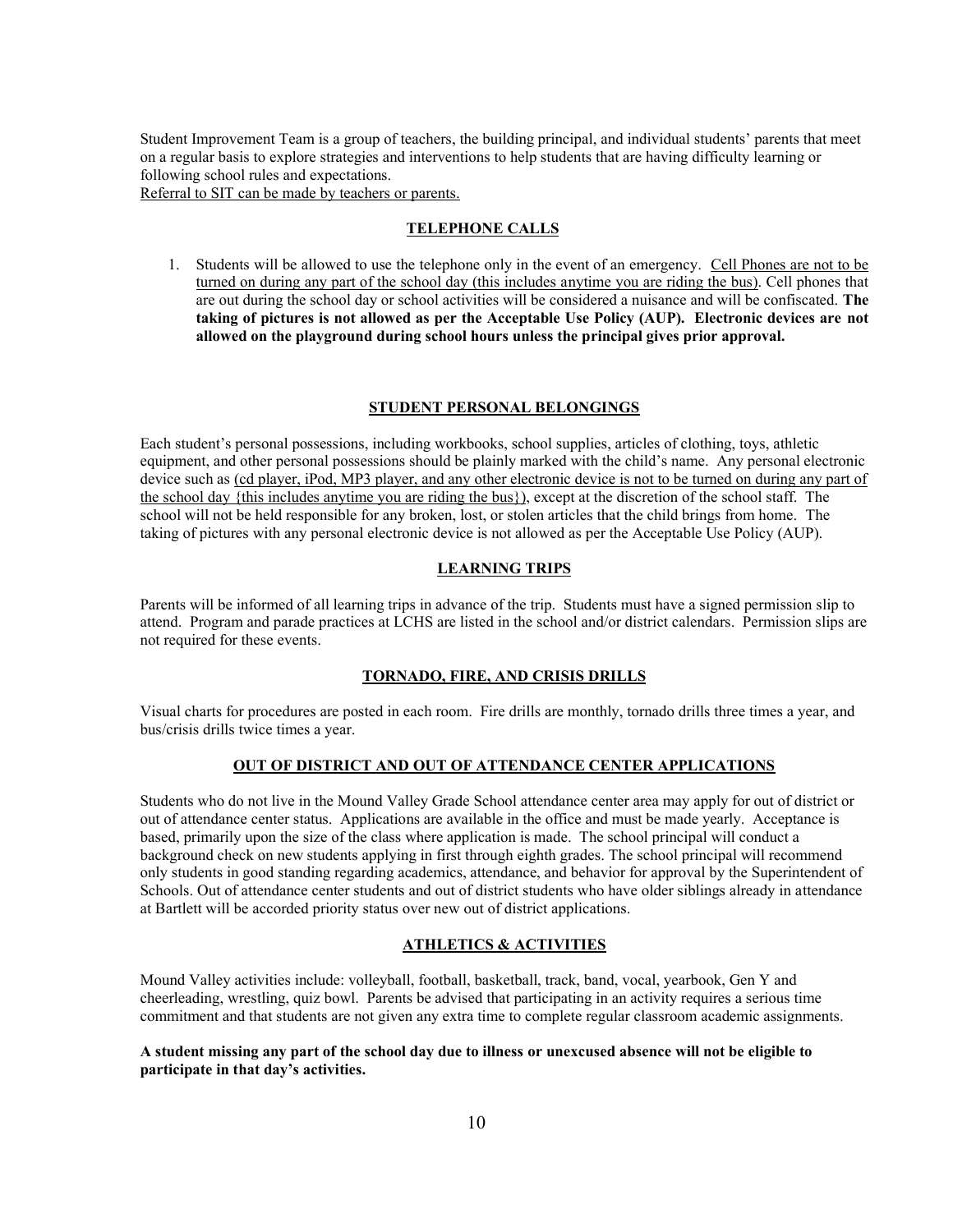#### **Student in Good Standing**

A student who is under penalty of suspension or whose character or conduct brings discredit to the school or to the student, as determined by the principal, is not in good standing and is ineligible for a period of time as specified by the principal to participate with the team/group. This policy will include any/all school activities/ clubs or athletics operating outside the established school day.

Students may be required to sign a contract outlining expectations for participation. Coaches/Sponsors will send practice schedules home, although they are subject to change.

Eligibility is determined by the KSHSAA and student grades. Each student must have a physical examination after May 1 of the current school year. This physical must be on the Kansas State High School Activities Association form, signed by a physician, parent, and student. This document must be on file with our school before a student will be allowed to practice.

All 6<sup>th</sup>, 7<sup>th</sup>, and 8<sup>th</sup> grade students whether or not participating in athletic, cheerleading, or band activities are required to maintain acceptable grades. Any student receiving two "D's or one "F" will be restricted from participation. In order to participate the student will be expected to attend our mandatory study hall until he/she has raised his/her grades accordingly. During this time a student will not take part in any extra curricular activities.

 $\Delta$ ll 6<sup>th</sup>, 7<sup>th</sup>, and 8<sup>th</sup> grade students whether or not participating in athletic, cheerleading, or band activities are required to maintain acceptable grades. Any student receiving two "D's" or one "F" will be restricted from participation. The student will receive an 8<sup>th</sup> hour notification for parents to sign and return. In order to participate the student will be expected to attend our mandatory study hall, until he/she has raised his/her grades to no "F's" or only one "D". Grade checks will be done through the week. During this time a student will not take part in games or extracurricular activities but may continue to practice. If the student raises their grade to an acceptable level they are out of  $(8<sup>th</sup> hour)$  and may participate. Students will communicate this to parents and coaches. The student may report to practice after  $8<sup>th</sup>$  hour, transportation will not be provided by the school.

If students do not stay for mandatory  $(8<sup>th</sup> hour)$  they may be assigned an in-school or out of school suspension.

Parents must sign a parent release form before taking their child from a school-sponsored event. The team manager and/or coach will have the form with him/her.

# ● **USD 506 does not carry health insurance on students.**

# **FERPA – FAMILY EDUCATIONAL RIGHTS and PRIVACY ACT**

Under the provision of the Family Educational Rights and Privacy Act (FERPA), parents of students and eligible students (those who are 18 or older) are afforded various rights with regard to educational records, which are kept and maintained by Labette County USD 506. In accordance with FERPA, you are required to be notified of those rights, which include:

- 1) The rights to review and inspect all of your educational records, except those, which are specifically exempted.
- 2) The right to prevent disclosure of personally identifiable information contained in your educational records to other persons with certain limited exceptions. Disclosure of information from your educational records to other persons will occur only if:
	- a. we have your prior written consent for disclosure;
	- b. the information is considered "directory information" and you have not objected to the release of such information; or
	- c. disclosure without consent is permitted by law.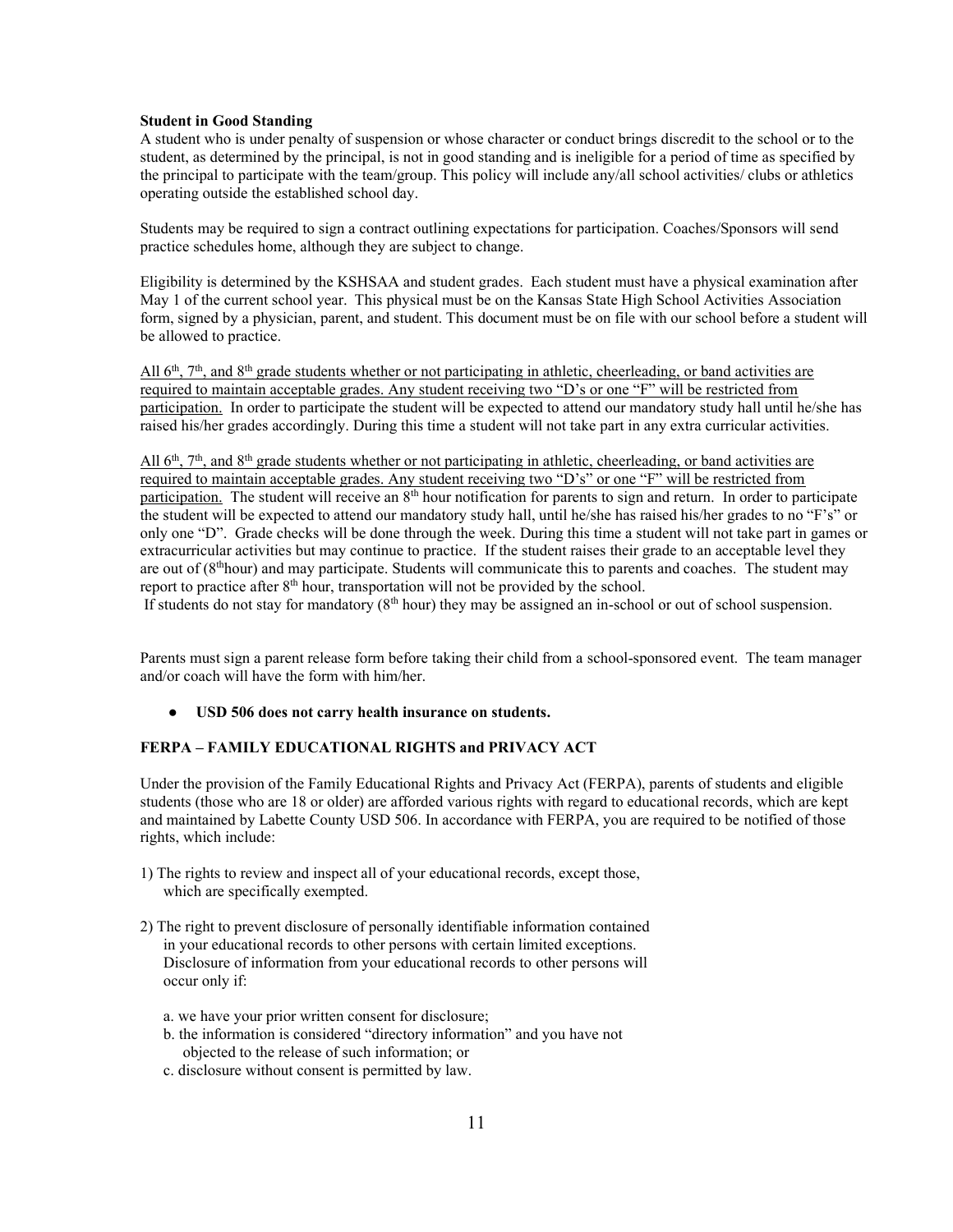3) The right to request that your educational records be amended if you believe that the records are misleading, inaccurate, or otherwise in violation of your rights. This right includes the right to request a hearing at which you may present evidence to show why the record should be changed if your request for an amendment to your records are denied in the first instance.

4) The right to file a complaint with the Family Policy and Regulations Office at the U.S. Department of Education if you believe that USD 506 has failed to comply with FERPA's requirements.

5) The right to obtain a copy of USD 506's policies for complying with FERPA. A copy may be obtained from the office of the superintendent, 401 S. High School Street, Altamont, Kansas 67330.

For purposes of FERPA, USD 506 has designated certain information contained in educational records as directory information; which may be disclosed for any purpose without your consent. The following information is considered directory information: student name, address, telephone number, date and place of birth, participation in officially recognized activities and sports, weight and height of members of athletic teams, dates of attendance, degrees and awards received, the most recent previous school attended by the student, class designation, major field of study and photographs.

You have a right to refuse to permit the designation of any or all of the above information as directory information. If you refuse, you must file written notification to this effect with USD 506 at the office of the Superintendent, 401 S. High School Street, Altamont, Kansas 67330 on or before September 10 of each school year. If a refusal is not filed, USD 506 assumes that there is no obligation to the release of the designated directory information.

### **Emergency Safety Intervention (ESI) Policy**

GAAF Emergency Safety Interventions (See JRB, JQ, JQA, and KN) GAAF The board of education is committed to limiting the use of Emergency Safety Interventions ("ESDI"), such as seclusion and restraint, with all students. The board of education encourages all employees to utilize other behavioral management tools, including prevention techniques, de-escalation techniques, and positive behavioral intervention strategies. This policy shall be made available on the district website with links to the policy available on any individual school pages. In addition, this policy shall be included in at least one of the following: each school's code of conduct, school safety plan, or student handbook. Definitions (See K.A.R. 91-42-1) "Emergency Safety Intervention" is the use of seclusion or physical restraint when a student presents an immediate danger to self or others. Violent action that is destructive of property may necessitate the use of an emergency safety intervention. "Seclusion" requires all three of the following conditions to be met: (1) the student is placed in an enclosed area by school personnel; (2) the student is purposefully isolated from adults and peers; and (3) the student is prevented from leaving, or reasonably believes that the student will be prevented from leaving, the enclosed area. "Chemical Restraint" means the use of medication to control a student's violent physical behavior or restrict a student's freedom of movement. GAAF Emergency Safety Interventions GAAF-2 "Mechanical Restraint" means any device or object used to limit a student's movement. "Physical Restraint" means bodily force used to substantially limit a student's movement. "Physical Escort" means the temporary touching or holding the hand, wrist, arm, shoulder, or back of a student who is acting out for the purpose of inducing the student to walk to a safe location. "Time-out" means a behavioral intervention in which a student is temporarily removed from a learning activity without being confined. Prohibited Types of Restraint All staff members are prohibited from engaging in the following actions with all students: • Using face-down (prone) physical restraint; • Using face-up (supine) physical restraint; • Using physical restraint that obstructs the student's airway; • Using physical restraint that impacts a student's primary mode of communication; • Using chemical restraint, except as prescribed by a licensed healthcare professional for treatment of a medical or psychiatric condition; and • Use of mechanical restraint, except: GAAF Emergency Safety Interventions GAAF-3 o Protective or stabilizing devices required by law or used in accordance with an order from a licensed healthcare professional; o Any device used by law enforcement officers to carry out law enforcement duties; or o Seatbelts and other safety equipment used to secure students during transportation. Training All staff members shall be trained regarding the use of positive behavioral intervention strategies, de-escalation techniques, and prevention techniques. Such training shall be consistent with nationally recognized training programs on the use of emergency safety interventions. The intensity of the training provided will depend upon the employee's position. Administrators, licensed staff members, and other staff deemed most likely to need to restrain a student will be provided more intense training than classified staff who do not work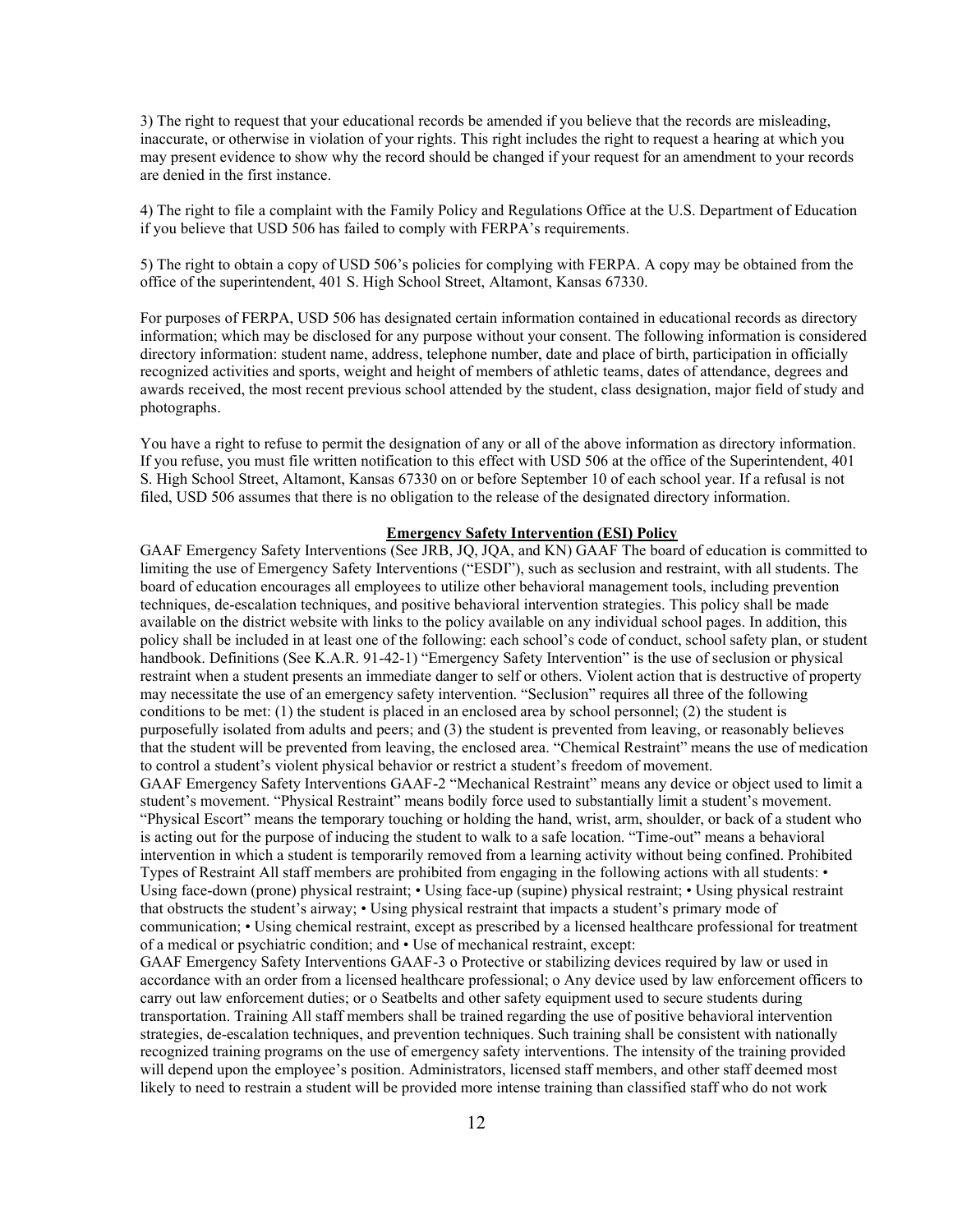directly with students in the classroom. District and building administration shall make the determination of the intensity of training required by each position. Each school building shall maintain documentation regarding the training that was provided and a list of participants.

GAAF Emergency Safety Interventions GAAF-4 Documentation The principal or designee shall provide written notification to the student's parents any time that ESI is used with a student. Such notification must be provided within two (2) school days. In addition, each building shall maintain documentation any time ESI is used with a student. Such documentation must include all of the following: • Date and time of the intervention, • Type of intervention, • Length of time the intervention was used, and • School personnel who participated in or supervised the intervention. All such documentation shall be provided to the building principal, who shall be responsible for providing copies of such documentation to the superintendent on at least a biannual basis. At least once per school year, each building principal or designee shall review the documentation of ESI incidents with appropriate staff members to consider the appropriateness of the use of ESI in those instances. Reporting Data District administration shall report ESI data to the state department of education as required. Local Dispute Resolution Process The board of education encourages parents to attempt to resolve issues relating to the use of ESI informally with the building principal and/or the superintendent before filing a formal complaint with the board.

In the event that GAAF Emergency Safety Interventions GAAF-5 the complaint is resolved informally, the administrator must provide a written report of the informal resolution to the superintendent and the parents and retain a copy of the report at the school. The superintendent will share the informal resolution with the board of education and provide a copy to the state department of education. If the issues are not resolved informally with the building principal and/or the superintendent, the parents may submit a formal written complaint to the board of education by providing a copy of the complaint to the clerk of the board and the superintendent. Upon receipt of a formal written complaint, the board president shall assign an investigator to review the complaint and report findings to the board as a whole. Such investigator may be a board member, a school administrator selected by the board or a board attorney. Such investigator shall be informed of the obligation to maintain confidentiality of student records and shall report the findings and recommended action to the board in executive sessions. Any such investigation must be completed within thirty (30) days of receipt of the formal written complaint by the board clerk and superintendent. On or before the 30th day after receipt of the written complaint, the board shall adopt a report containing written findings of fact and, if necessary, appropriate corrective action. A copy of the report adopted by the board shall be provided to the parents, the school, and the state board of education. Approved: KASB Recommendation - 6/13

#### Notice of Non-Discrimination:

The school district of Labette County USD 506 does not discriminate on the basis of race, color, ethnicity, national origin, sex/gender (to include orientation, identity or expression), age, disability, genetic information or any other basis prohibited by law. The following person has been designated to handle inquiries or complaints regarding nondiscrimination policies, including requests for accommodations or access to district buildings and programs.

Complaints in regard to Discrimination:

Discrimination against any student or employees on the basis of race, color, ethnicity, national origin, sex/gender (to include orientation, identity or expression), age, disability, genetic information or any other basis prohibited by law. The superintendent of Schools, PO Box 189, Altamont, Kansas 67330-0188, 620-784-5326, has been designated to coordinate compliance with nondiscrimination requirements contained in Title VI of the Civil Rights Act of 1964, Title IX of the Education Amendments of 1972, Section 504 of the Rehabilitation Act of 1973, Age Discrimination Act of 1975, and Americans with Disability Act of 1990. Superintendent of Schools, 401 S. High School Street, PO Box 189, Altamont, KS 67330, 620-724-6280 (telecommunications device for the deaf), 620-328-3121 (speech impaired). jwyrick@usd506.org